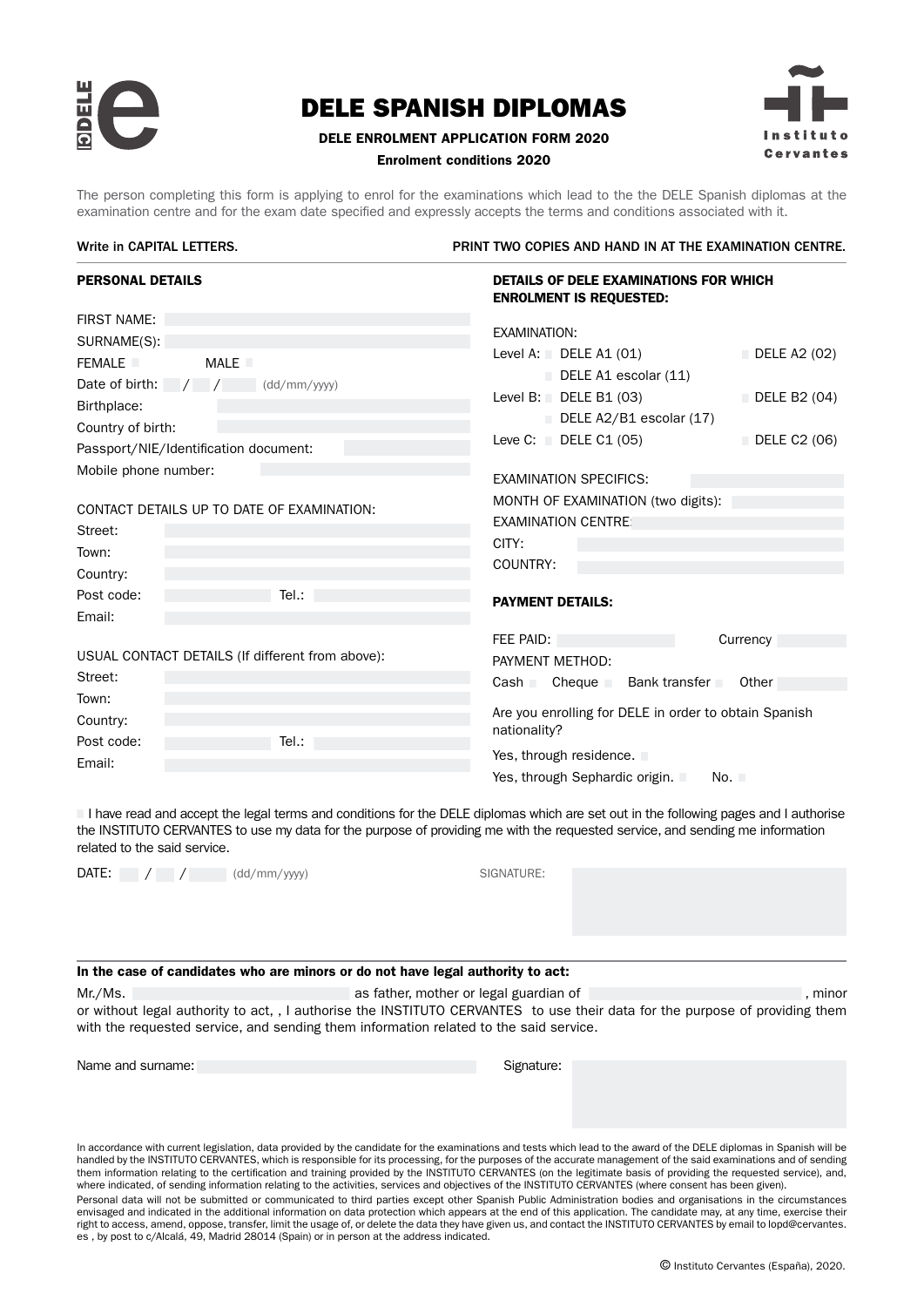SPECIFIC TERMS AND CONDITIONS FOR DELE DIPLOMAS 2020



The INSTITUTO CERVANTES is the organisation responsible for the academic, administrative and economic management of the Diplomas in Spanish as a Foreign Language (henceforth, DELE) which are issued by the director of this public sector organisation, in the name of the Secretary of State for Education and Professional Training of the Kingdom of Spain

1. General matters: The examination dates and enrolment periods, together with all other information about the DELE diplomas, are available on the official DELE portal at [https://examenes.cervantes.es/dele/.](http://examenes.cervantes.es/dele/que-es)

The enrolment fee for any of the DELE diplomas includes the right to sit the relevant examination on the chosen date and at the chosen centre, and the costs of sending out the corresponding diploma.

Under no circumstances will an application to sit an examination be accepted if the enrolment period has closed.

The candidate who does not pass the DELE examinations or who, on the date of the sitting, fails to attend will not have the right to a second opportunity, whatever the reason.

2. Candidate requirements: DELE diplomas are aimed at literate members of the public of all ages.

The INSTITUTO CERVANTES accepts enrolment applications for DELE examinations from all persons who pay the fee for the corresponding rights to enrolment.

To enrol in these examinations it is important — and compulsory for enrolments through electronic media — to provide, in addition to other obligatory personal data, a private email address for the candidate. This email address, whose correct functioning is the responsibility of the candidate, will be used, if that is the decision of the DELE examination centre or the INSTITUTO CERVANTES, to communicate all aspects related to the INSTITUTO CERVANTES and the DELE diplomas, including information regarding the sitting of the examination, and the publication and printing of their qualifications.

By paying the enrolment fee the candidate accepts these conditions of purchase, declares that they comply with the administrative and economic requirements for the DELE diploma, and agrees to attend the examinations bringing the documents which confirm their compliance with these conditions, namely the enrolment receipt, their passport or official ID document with a recognisable photograph, necessary for their correct identification, and the official notification of the examination that they will sit.

Parents, tutors or legal representatives should enrol minors or persons without legal authority to act, bearing in mind that they must provide a different email address for each of the candidates that they enrol.

3. Enrolment procedure: Enrolment for the DELE examinations should be carried out through the media authorised for this purpose by the INSTITUTO CERVANTES within the established period.

In order to enrol through electronic media, the candidate must follow the instructions for the electronic enrolment system and pay special attention to the terms and conditions which appear on the enrolment receipt. In this case, the payment for the right to enrol is made using the payment methods determined in the electronic purchase process.

In order to enrol in person at the examination centres recognised for this purpose, the candidate must provide the following documents:

- [DELE enrolment application form duly completed.](https://examenes.cervantes.es/sites/default/files/application_form_dele_2017_instituto_cervantes_en.pdf)
- Original and photocopy of their passport or official ID document with recognisable photograph, which includes the following information: first name and surname,

nationality and place and date of birth. The data provided by the candidate on the enrolment application form must correspond with that on the aforementioned ID document

A supporting document to show payment for the corresponding right to enrol.

The enrolment subscription can be paid by whatever means are chosen by the corresponding examination centre (always specifying the heading 'DELE enrolment' together with the date for the examination sitting and the academic level of the desired diploma) or by the electronic means chosen by the INSTITUTO CERVANTES in the case of online enrolments.

4. Candidate information: It is the responsibility of the candidate to ensure that all information supplied (especially that referring to their identity — first name and surname, ID document number, and date and place of birth — and the details of the chosen DELE examination they wish to sit — examination centre, date and level —) are correct before finalising the enrolment process, as an error made by the candidate while entering this data could be reflected in the official DELE diploma, which can only be re-issued following payment of the relevant costs, and could also cause administrative problems.

Personal information provided during enrolment must coincide with the information that appears on the official ID document of the examination candidate. Only those candidates who are correctly identified and whose ID coincides with the information on their enrolment receipt will be admitted to the examinations.

The candidate must notify the examination centre of any change in personal details that could affect the sending of communications related to the DELE Spanish diplomas.

For any change or incident relating to their personal data, the candidate should contact us through this link<https://cau.cervantes.es/>.

The INSTITUTO CERVANTES is not responsible for any damage caused by the supply of erroneous or out of date information during the enrolment application carried out by the candidate.

5. Candidates with special needs: The INSTITUTO CERVANTES can provide access to the DELE examinations under special conditions to those candidates who, because of their personal circumstances (visual, hearing or motor impairment; certain learning difficulties; or being unable to leave religious, hospital or penitentiary centres) are unable to attend under the usual conditions.

A candidate with any of the special needs provided for in the INSTITUTO CERVANTES guidelines for DELE examinations is obliged to communicate and justify these needs to the examination centre, within a maximum period of 48 hours from the moment of enrolment, by following the instructions in the corresponding section of the Instituto Cervantes Exams Portal.

Any candidate who fails to communicate their needs on time and in the manner requested will lose their right to sit the examination with these special conditions.

In a case where the special measures requested by the candidate could not be authorised, through lack of available resources at the examination centre or at the INSTITUTO CERVANTES or because the request is not provided for in the procedure, the candidate can ask for the cancellation of their enrolment, so long as this request is made within 72 hours of the communication of the special needs request denial.

For more information, please consult the administrative procedure for DELE examinations in special circumstances which appears on the Instituto Cervantes Exams Portal.

6. Cancellation and refunds: The candidate has a right to a refund (or cancellation) according to legal provision. A request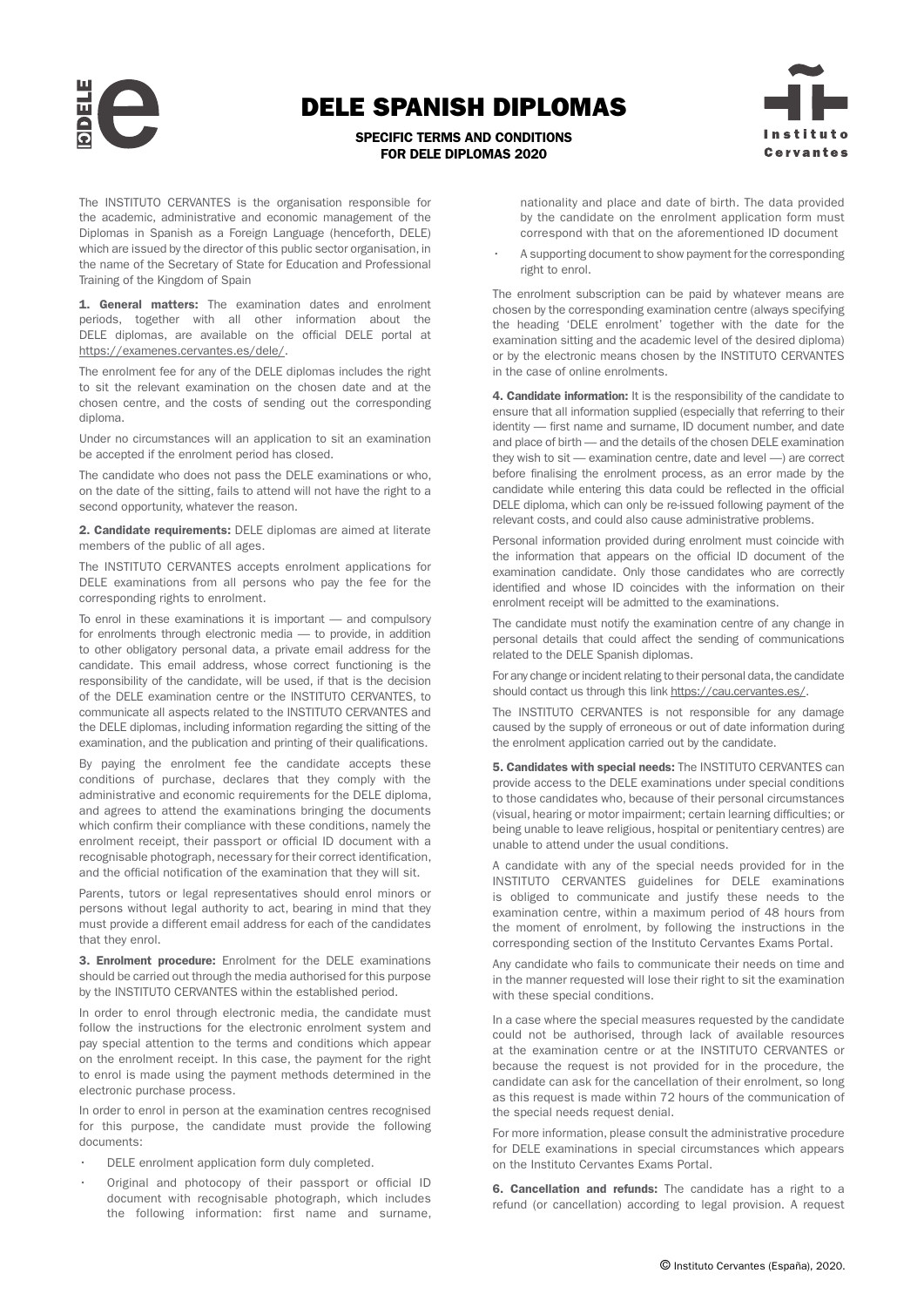

SPECIFIC TERMS AND CONDITIONS FOR DELE DIPLOMAS 2020



for a refund or cancellation must be made in writing fully and unequivocally (in other words, including all the candidate's personal information and the enrolment code provided), within 14 calendar days of the date of enrolment using the online cancellation form at [https://cau.cervantes.es/,](https://cau.cervantes.es/) if they enrolled via [https://examenes.cervantes.es/](https://examenes.cervantes.es) or - if they enrolled by a different method - at the examination centre where they enrolled.

Any request for a refund will be denied if made by other means or sent outside the established legal period.

In the case of a cancellation, all payments received by the client will be returned, using the same payment method as in the initial transaction, without any undue delay and, in any case, within 14 calendar days of the date on which the INSTITUTO CERVANTES was informed of the decision to cancel the contract.

Once the candidate is enrolled for a DELE examination and 14 days have passed since enrolment and payment, they lose the right to a refund of enrolment costs.

A DELE candidate who, before the examination for which they have enrolled has taken place, finds they have passed an earlier DELE examination that they sat as a result of a revision of qualifications or a claim they had initiated earlier, will have a right to a full refund of the fee paid for their DELE examination enrolment. A candidate in these circumstances must request in writing the fee refund within a maximum period of one month from the communication of the news of their successful claim. At the end of this period, the candidate loses their right to a refund of the enrolment fee.

7. Invalidations: In the following cases, enrolment will be subject to cancellation, and the candidate will have the right, following a formal request in writing, to a full refund of examination rights or to the deferral to a later session (as long as registration for the session is still open and there are places available):

- In the case of the impossibility of sitting the examinations through fault of the examination centre.
- In the case of cancellation of the examinations as a result of an act of God or natural disaster which causes cancellation of the examination or physical or personal risk to the candidate on their journey (floods, state of war, etc.).

In either case, the candidate must make an unequivocal and complete request in writing for the refund of the fee paid or the deferral to a later session to the place where the enrolment took place or, if it was done electronically, via the INSTITUTO CERVANTES Examinations portal at [https://cau.cervantes.es/,](https://cau.cervantes.es/) always within one month after the date when the written exam was due to take place. At the end of this period, the candidate loses the right to a refund of the fee.

8. Changes to sitting date, centre or examination: Once the deadline has passed following enrolment for an examination, no changes will be permitted, nor will enrolments be accepted for the examination following the deadline, for whatever reason.

Making a change to the sitting date, centre or examination will not alter in any way the cancellation period, which will still be 14 days from the date of the initial enrolment.

It is the responsibility of the candidate to ensure they send an unequivocal notification to the same place where they enrolled, which should include their personal details and their enrolment code, within the stated period and in writing, to request the desired change.

The administration of a change will not incur a cost to the candidate, unless there is a difference in the examination fee, in which case the candidate must pay the difference. If the request is to change to an examination at a fee lower than that paid, the difference will not be refunded.

Once enrolled, the candidate may request changes to the conditions of their enrolment, according to the following criteria:

#### A. Electronic enrolment to sit the general DELE examinations (A1, A2, B1, B2, C1 and C2) at the examination centres in Spain using the [Instituto Cervantes Exams Portal:](https://examenes.cervantes.es/)

1. Change of sitting date, examination, or examination centre: The candidate may request a change to the sitting date, the examination or the centre so long as the enrolment period remains open for the sitting of the original enrolment and the enrolment period for the sitting for which they would like to enrol is still open at the time of requesting the change and has places available.

It is not possible to change to centres in a different country, nor to examination models which are not sold on the [Instituto](https://examenes.cervantes.es/) [Cervantes Exams Portal.](https://examenes.cervantes.es/)

#### B. Enrolment at DELE examination centres:

Change of examination centre: Once the enrolment is complete, it is not possible to change to another examination centre.

Change of sitting date or level of DELE examination: The candidate may make a request to their examination centre to change the sitting date or the DELE examination level, so long as the enrolment period remains open for the sitting of the original enrolment and the enrolment period for the sitting for which they would like to enrol is still open at the time of requesting the change and has places available.

The candidate may request changes to the DELE examination level, so long as they pay the fee for the new examination they are requesting where the fee is higher than that already paid. If the request is to change to an examination at a fee lower than that paid, the difference will not be refunded.

In the case of DELE examinations for school children (DELE A1 escolar and DELE A2/B1 ESCOLAR) who have been enrolled at examination centres in Spain it will not be possible to change to general level DELE examinations.

9. Taking the examinations: Enrolment requires the choice of a specific examination centre, so the candidate will only have the right to attend the examination at that centre, or in other buildings belonging to the centre which have been authorised for that purpose, and on the date of the chosen sitting.

Candidates must arrive for the examination at the times and venues indicated by the examination centre bringing the following documentation:

1. The enrolment receipt provided by the examination centre or sent to their email address by the online enrolment system.

2. Their passport or official ID document with photograph provided during enrolment. For those candidates who sit the DELE A2 examination in Spain, it is essential that they bring with them an original valid passport in order to enter the exam. In the case of applicants from member states of the European Union a passport can be substituted by the ID document of the country of origin together with an EU Citizen Registration Certificate.

3. Official notice of the examination sitting, which they will have received from the examination centre and will include details of the venue, date and timings of both written and oral examinations.

The enrolment payment for the DELE diplomas at one examination sitting exclusively allows a single opportunity to take the exam on the date of the chosen sitting.

Non-appearance of the candidate for the examinations at the designated time and place, except in the cases for invalidation listed in section 7 above, does not entitle them to a refund of the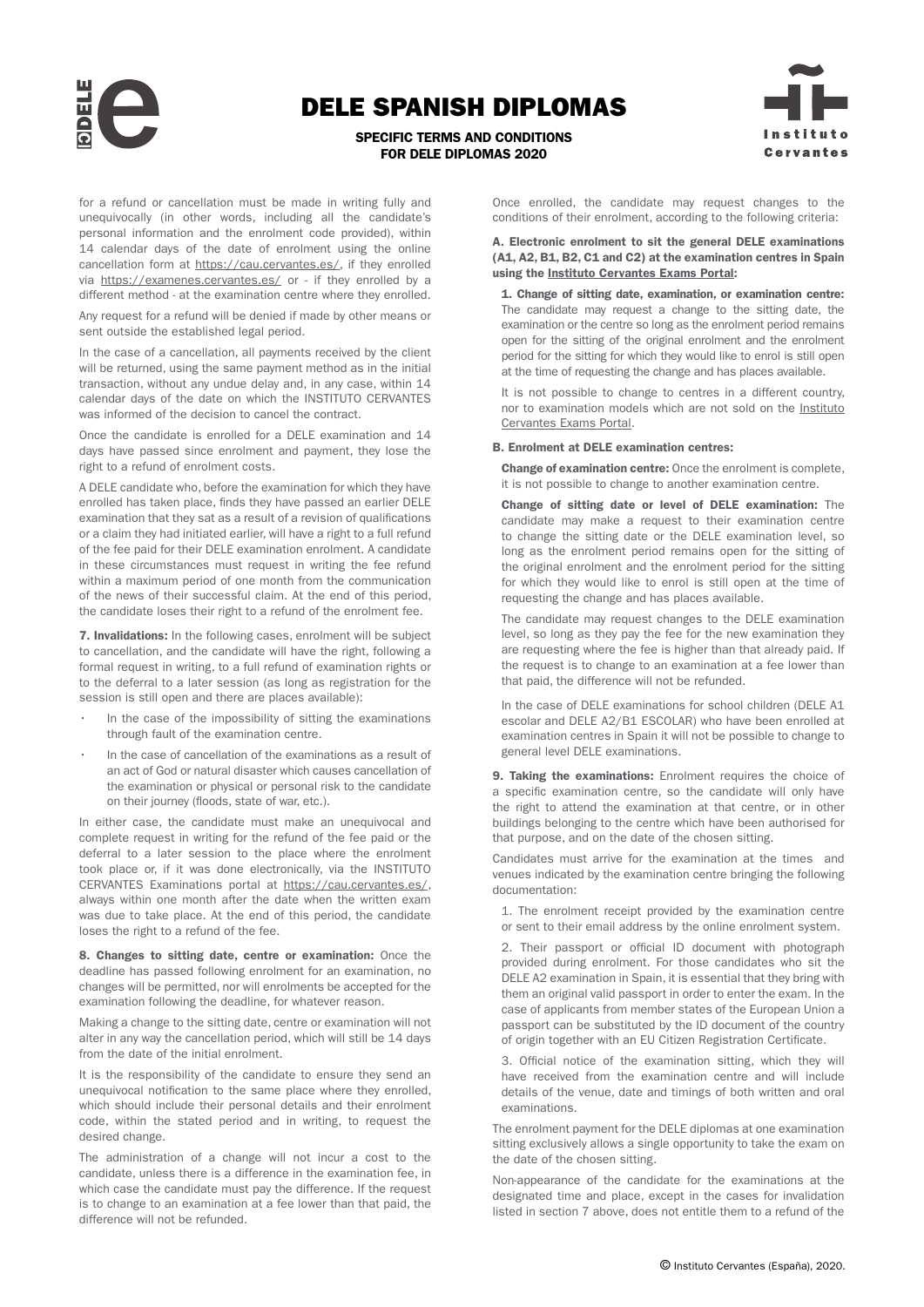SPECIFIC TERMS AND CONDITIONS FOR DELE DIPLOMAS 2020



enrolment fee, nor to use it for other DELE examination sittings.

10. Inadmissible behaviour: A candidate excluded from the examinations for inadmissible behaviour, defined as any action by which they or another candidate derives or could derive unfair benefit or disadvantage, in the opinion of the examination board, will remain excluded and lose their right to an examination grade.

This exclusion means that the candidate will lose the right to sit the examination that is part of the current examination period.

11. Photographing and recording the examinations: The candidate may be photographed during the examinations for the purposes of security and identity control. The DELE examinations may be subject to electromagnetic or digital audiovisual recording, whether in a systematic or random way, in order to monitor the performance of the examiners, to carry out research and development with the aim of improving the examinations or to obtain additional documentary evidence to resolve a claim.

To these ends, by accepting these terms and conditions, the candidates authorise the INSTITUTO CERVANTES to record their interviews and transfer all intellectual property and image rights and creative aspects that correspond to these for the longest period permitted in current legislation for all countries of the world.

12. DELE qualifications: All the information about the examination criteria and grade scales can be found on the Guides to DELE examinations on the Instituto Cervantes Exams Porta[l.](http://examenes.cervantes.es) 

The INSTITUTO CERVANTES informs all candidates who have sat the DELE examinations of the grade that they have received via the official portal [https://examenes.cervantes.es/.](https://examenes.cervantes.es/)

Each candidate for the DELE diplomas can download through their restricted access account on the Instituto Cervantes Exams Portal following registration, their grade certification, which indicates whether they have received a PASS or FAIL in the examination. This document is signed electronically by the INSTITUTO CERVANTES and has a Secure Verification Code, giving it certifiable value.

Those candidates who receive a PASS will be entitled to the dispatch of the appropriate accrediting diploma.

Candidates who have received a FAIL in the overall mark for the examinations and would like to enrol again for the DELE examinations must take all the examinations again, even if they obtained a PASS in one of the examination groups.

13. Revision of marks: Each candidate has the right to request a single revision of their assigned marks, by completing a form that is available following registration in their private section of the Instituto Cervantes Exams Porta[l.](http://examenes.cervantes.es)

Requests for the revision of assigned marks made outside the stated period will not be accepted, since it is the responsibility of the candidate to comply with the deadlines for the publication of qualifications and for requests for the revision of marks. Requests for access to, the return or reproduction of any of the examinations will not be granted.

All information relating to the procedure for revision of DELE examination marks, calificaciones de las pruebas DELE, is available via the appropriate tab on the Instituto Cervantes Exams Portal.

14. Complaints: All candidates have the right to make as many complaints as they wish against the INSTITUTO CERVANTES through the INSTITUTO CERVANTES headquarters website at <http://sede. cervantes.gob.es/>.

15. Dispatch of DELE diplomas: The dispatch of DELE diplomas is the responsibility of the INSTITUTO CERVANTES, which sends each examination centre the diplomas of all its successful candidates so that these centres can send them on to the candidates.

The examination centre will therefore inform each candidate who has received a PASS that their diploma is ready and at their disposal to be picked up from the centre.

Successful candidates should therefore contact their examination centre for any information related to the receipt of the DELE diploma. If, for any reason, the candidate does not receive information from their centre on their DELE diploma being available and does not make a claim about it within five years of their examination taking place, they will lose all rights of dispatch, although, if they wish, they may request that their examination centre dispatch another diploma.

The candidate must meet the costs of re-sending the diploma, unless the need to re-send it is attributable to the examination centre or the INSTITUTO CERVANTES.

If the candidate requests the dispatch of their DELE diploma by post, the examination centre may charge them the postal costs following prior agreement with the candidate.

The INSTITUTO CERVANTES also reserves the right to apply a cost for dispatch in the same circumstances if the diploma has to be sent directly to the candidate from the INSTITUTO CERVANTES headquarters.

16. Intellectual property: All DELE diploma related material that is given out or sent to candidates is subject to intellectual, industrial and economic property rights analogous in content to those of the INSTITUTO CERVANTES, or of the relevant third parties, so that any infringement of these will be pursued legally.

17. Security and confidentiality: In accordance with current legislation, data provided by the candidate for the examinations and tests which lead to the award of the DELE diplomas in Spanish will be handled by the INSTITUTO CERVANTES, which is responsible for its processing, for the purposes of the accurate management of the said examinations and of sending them information relating to the certification and training provided by the INSTITUTO CERVANTES (on the legitimate basis of providing the requested service), and, where indicated, sending information relating to the activities, services and objectives of the INSTITUTO CERVANTES (where consent has been given).

Personal data will not be submitted or communicated to third parties except other Spanish Public Administration bodies and organisations in the circumstances envisaged and indicated in the [additional information on data protection](https://www.cervantes.es/info_adicional_proteccion_datos_servicio_y_consentimiento_examenes_ccse_dele_instituto_cervantes_en.htm). The candidate may, at any time, exercise their right to access, amend, oppose, transfer, limit the usage of, or delete their data as indicated in the aforementioned [additional information on data protection.](https://www.cervantes.es/info_adicional_proteccion_datos_servicio_y_consentimiento_examenes_ccse_dele_instituto_cervantes_en.htm)

18. Applicable legislation and appropriate jurisdiction: Whatever litigious issue that may arise between the candidate and the INSTITUTO CERVANTES will be governed by or interpreted in accordance with Spanish legislation. Both parties, therefore, renouncing completely the jurisdiction that may correspond to them, will comply with the jurisdiction and powers of the courts of Madrid.

IMPORTANT: Enrolment for the DELE diplomas on the part of the candidate implies their complete acceptance of these terms and conditions of purchase and their commitment to supply the supporting and identity documentation that is requested during the process of obtaining their diploma.

For more information about DELE diplomas, visit